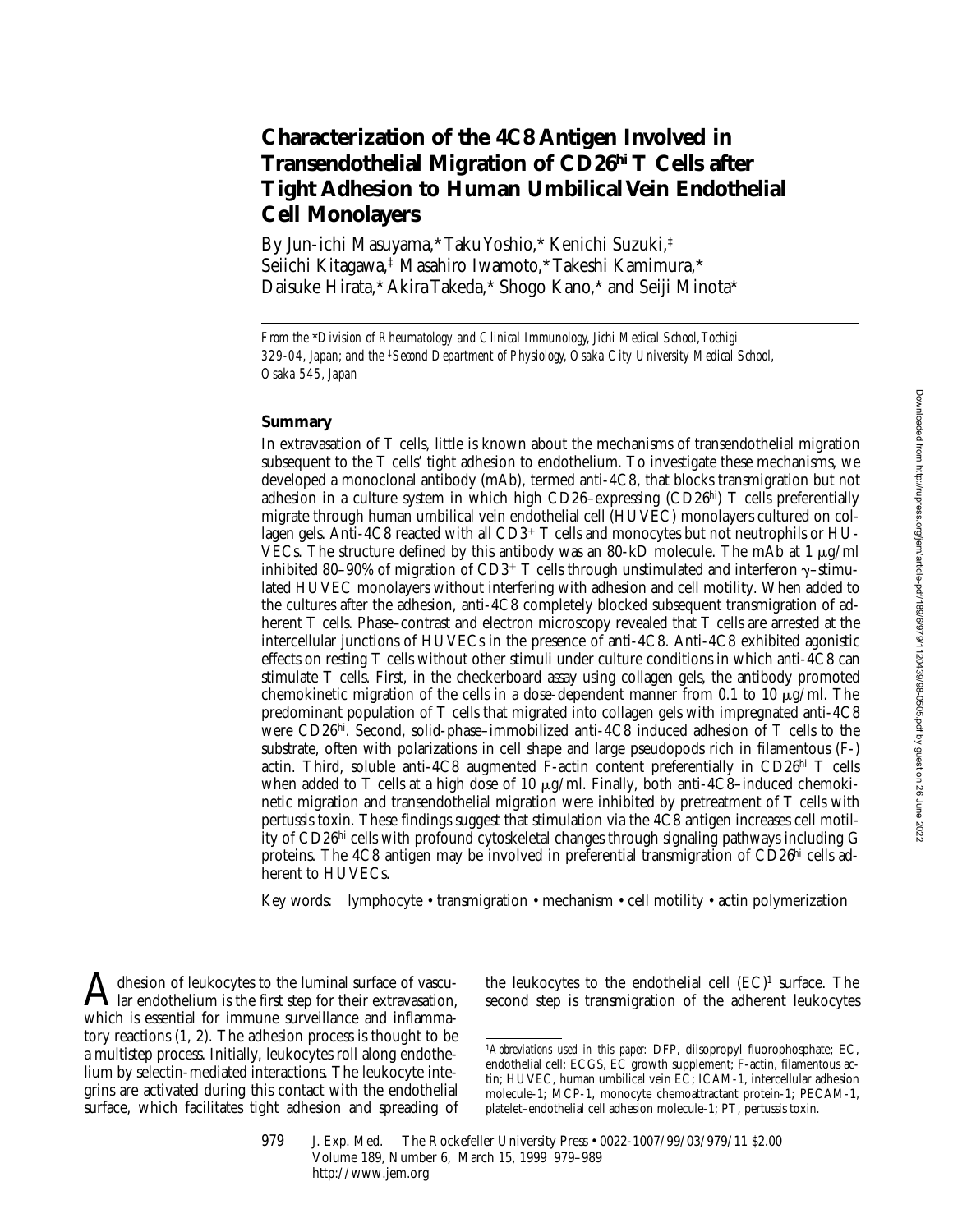across the vessel wall. In general, this step consists of leukocyte diapedesis and penetration of the subendothelial basement membrane; the former involves locomotion of the adherent cells to and then through nearby endothelial cellto-cell junctions.

Little is known about the mechanisms of the transmigration process. However, it is becoming evident that leukocyte–EC interactions at the junctional level play an important role in the process (3–6). A candidate for supporting these interactions is CD31–platelet–endothelial cell adhesion molecule-1 (PECAM-1), which is an immunoglobulin superfamily expressed by platelets and leukocytes and localized at the EC junctions (7, 8). Several in vitro and in vivo studies suggest that homophilic PECAM-1–CD31 adhesion between leukocytes and ECs mediates the transmigration process of leukocytes, including neutrophils, monocytes, and NK cells (9–14). Although the contribution of CD31 to T cell transmigration is controversial (4, 15), it has been demonstrated that naive type  $T$  cells (CD45RA<sup>+</sup>) migrate through CD31–PECAM-1–transfected murine fibroblast monolayers (8).

With an in vitro system using human umbilical vein EC (HUVEC) monolayers, we and other investigators have shown that memory type  $T$  cells (CD45RO<sup>+</sup>) expressing high CD26 (CD26hi) predominantly migrate through HUVEC monolayers without a chemokine gradient (16–18). In contrast, although CD26-negative (CD26<sup>-</sup>) T cells also adhere to the monolayers, most of them do not transmigrate. This finding indicates that there are mechanisms other than CD31–PECAM-1–mediated transmigration that promote transmigration of adherent CD26hi T cells but not CD26<sup>-</sup> cells. Transmigration is directional movement of leukocytes from the apical surface of ECs to the subendothelial space. It is therefore assumed that molecules involved in transmigration mechanisms selectively stimulate cell motility of  $CD26<sup>hi</sup>$  T cells. Here we report that a mAb, anti-4C8, inhibits transmigration of CD26<sup>hi</sup> T cells subsequent to their adhesion to HUVEC monolayers and induces cell movement similar to chemokinesis as well as an increase in filamentous (F-) actin content in CD26hi cells. This is the first report suggesting that the 4C8 antigen is involved in the process of postadhesive transendothelial migration of CD26hi T cells.

### **Materials and Methods**

*Reagents.* Type I collagen solution extracted from porcine skin (Cellmatrix I-A) was purchased from Nitta Gelatin Co. EC growth supplement (ECGS) and porcine heparin were purchased from Collaborative Research and Nakarai Chemical Co., respectively. Recombinant human IFN- $\gamma$  was provided by Shionogi Pharmaceutical Co. Monocyte chemoattractant protein-1 (MCP-1) was provided by T. Kasahara (Kyoritsu College of Pharmacy, Tokyo, Japan; 19). Rhodamine-conjugated anti-CD26 mAb and phycoerythrin-Cy5–conjugated anti-CD3 mAb were obtained from Coulter Corporation. Anti-CD11a mAb and purified mouse IgG3 were obtained from Becton Dickinson and Zymed Laboratories, Inc., respectively. FCS was purchased from Cell Culture Laboratories. BSA, Hepes buffer, gelatin, diisopropyl fluorophosphate (DFP), papain, L-cysteine, and collagenase (type 1-A) were obtained from Sigma Chemical Co. Pertussis toxin (PT) and M199 were obtained from Seikagaku Corporation and GIBCO BRL, respectively.

*Preparation of Cells.* PBMCs were prepared from heparinized healthy human venous blood by Ficoll-Conray density gradient centrifugation as described previously (16). The T cell–enriched fraction was obtained by passing the mononuclear cells through a nylon wool column.  $CD3^+$  cells were negatively selected by inclusion of the fraction with magnetic anti-CD16 mAb (Advanced Magnetics, Inc.) The selected cells contained  $>96\%$  CD3<sup>+</sup> cells, as determined by flow cytometry. Neutrophils were prepared by dextran sedimentation, centrifugation with Ficoll-Conray, and hypotonic lysis of contaminating erythrocytes (20). Neutrophil fractions contained >95% neutrophils. Endothelial cells were obtained from human umbilical cord veins treated with 0.1% collagenase as described previously (16). Cells were grown on gelatinprecoated dishes in M199 containing 20% heat-inactivated FCS, 60  $\mu$ g/ml ECGS, 100  $\mu$ g/ml heparin, 1% penicillin and streptomycin solution, and 15 mM Hepes buffer. Culture medium was changed every 3 d. These experiments used cells in passages 2 and 3 only.

*Production of Anti-4C8 mAb.* The anti-4C8 mAb was produced by standard techniques after immunization of BALB/c mice with PBMCs cocultured with HUVEC monolayers. In brief, after removal of nonadherent PBMCs from the cocultures, the cocultured adherent cells containing at least 107 lymphocytes were intraperitoneally injected five times at 2–3 wk intervals. The final immunization was performed by intravenous injection of  $7 \times 10^6$  transmigrated T cells isolated by using an in vitro vessel model as previously described (16). 3 d later, the spleen was removed and cells were fused with NS-1 cell line. Hybridoma cultures producing antibodies that inhibited T cell migration across but not adhesion to HUVEC monolayers were selected, cloned, and recloned by limiting dilution methods in the presence of IL-6. Malignant ascites were then developed and further purified by an IgG purification kit (Pierce Chemical Co.). The anti-4C8 mAb was shown to be of the IgG3 subclass by an ELISA method for determining subclasses of mouse IgG. Fab fragments were produced by incubating purified IgG with 10  $\mu$ g/ml papain, 5 mM L-cysteine, and 2 mM EDTA and then purified by passing over DEAE-cellulose. SDS-PAGE performed under nonreducing conditions proved that the fragments were properly cut and that no extraneous bands were present on Coomassie blue stain. Fluorescein-conjugated anti-4C8 mAb was prepared by using a fluorescein labeling kit (Sigma Chemical Co.).

*Adhesion and Transmigration Assays.* For the adhesion and transmigration assays, we modified the original system that was described elsewhere (16). HUVEC monolayers were grown to confluence on collagen gels (50  $\mu$ l/well) in 96-well flat bottom plates (Becton Dickinson), followed by treatment for 48 h with or without IFN- $\gamma$  (500 U/ml) before assay. Freshly isolated CD3<sup>+</sup> T cells suspended in M199–0.1% BSA were or were not pretreated with mAbs for 20 min on ice. The cells were added to the wells without washing  $(3 \times 10^5 \text{ cells}/100 \text{ }\mu\text{J}/\text{well})$ . The plate was centrifuged for 1 min at 50  $\beta$  and incubated for 3–4 h at 37 $\degree$ C in a  $5\%$  CO<sub>2</sub>-humidified incubator. In the adhesion assay, unbound T cells were gently washed out, and then adherent cells were immediately fixed with 1% paraformaldehyde in PBS. The transmigration assay was performed simultaneously with the adhesion assay. To count migrated cells, adherent T cells and HUVECs were removed from the surface of collagen gels by 0.4% EDTA treat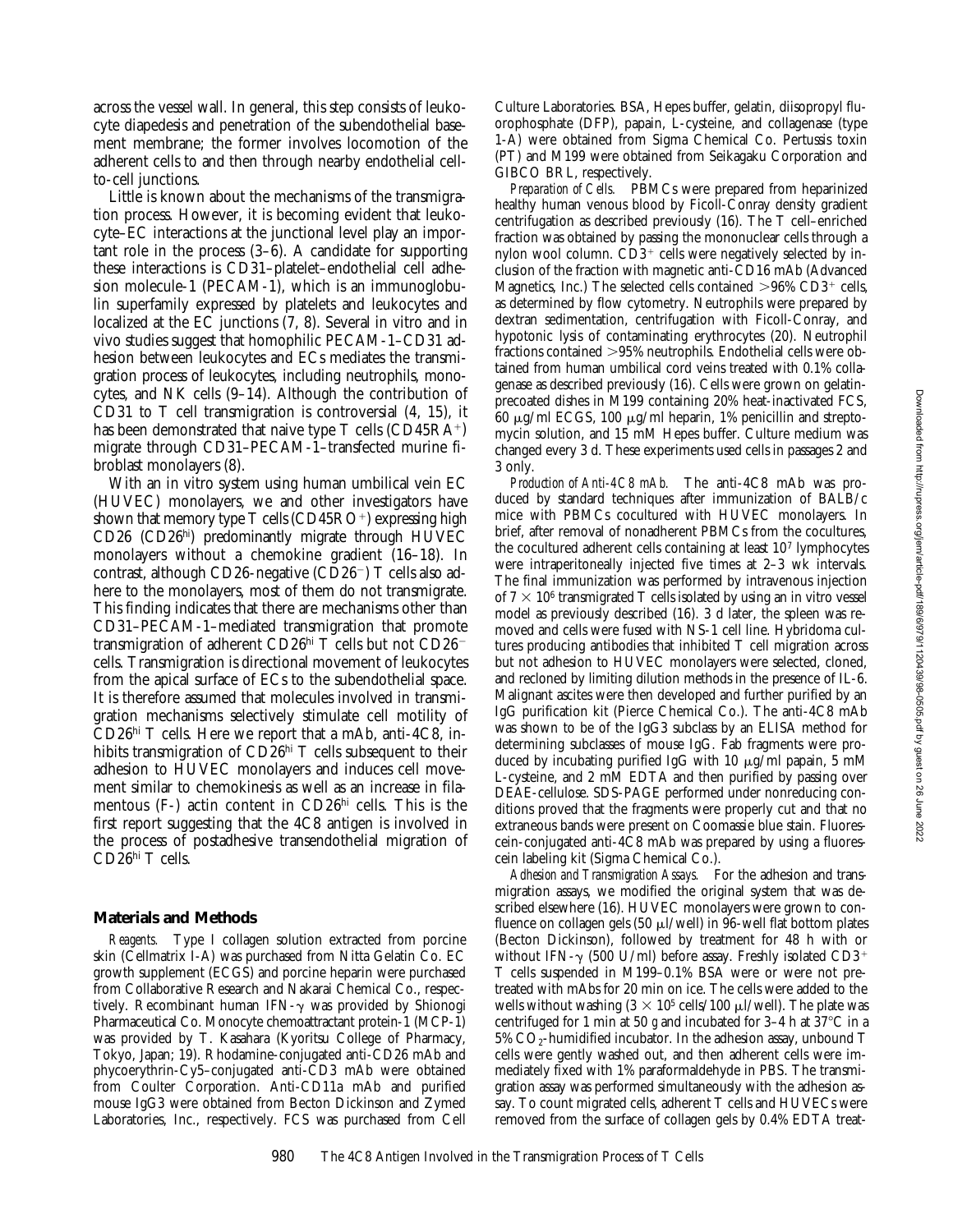ment. In some experiments, mAbs were added after unbound cells had been washed from the cultures. Adherent cells on the apical surfaces of HUVECs or cells that had transmigrated into the collagen gels were counted by phase–contrast microscopy in a blinded manner. The cells in a field of 0.25 mm<sup>2</sup> were counted at a magnification of 100. Adhesion or migration index (%) was calculated as follows: the number of cells with antibody/the number of cells without antibody  $\times$  100. All experiments were performed in triplicate.

*Release of Adherent and Transmigrated T Cells.* After T cells (2  $\times$ 107 cells) were cultured for 5 h with a confluent HUVEC monolayer on 2 ml of collagen gels (60 mm dish), adherent and transmigrated cells were collected as described (16). In brief, after unbound T cells were removed, T cells bound to HUVECs were incubated for 20 min with 0.4% EDTA. Almost all adherent T cells could be obtained by this treatment. The HUVEC monolayer was then removed from the surface of collagen gels by the EDTA treatment for another 30 min. The collagen gels containing transmigrated T cells were incubated with 0.05% collagenase in PBS for 3 min to release the cells. This collagenase treatment was repeated twice. No changes in the expression of surface proteins of T cells were found following the treatment.

*Chemotaxis and Checkerboard Assays Using Collagen Gels.* We modified a chemotaxis assay using collagen gels as described by others (21). Resting and activated T cells were prepared by culturing freshly isolated T cells for 2 d in RPMI 1640 containing 10% FCS and for 6 d on anti-CD3-coated dishes  $(0.4 \mu g/ml)$  in medium with 100 U/ml of IL-2, respectively. The cells were washed, resuspended in M199 plus 0.1% BSA, and added directly onto collagen gels (50  $\mu$ l/well), with or without impregnated MCP-1 (100 ng/ml), in 96-multiwell plates (1-4  $\times$  10<sup>5</sup> cells/ well). After 1.5–2 h, unbound cells and cells attached on the surfaces of the gels were washed out with 0.4% EDTA in PBS. Cells that migrated into the gels were counted under a phase–contrast microscope at 200 $\times$  as described above. In the checkerboard assay, mAbs were impregnated into collagen gels and/or added directly to freshly isolated T cells (4  $\times$  10<sup>5</sup> cells/well) above the gels at varying concentrations in 96-multiwell plates. T cells were incubated for 4 h under these conditions. In these experiments, to reduce spontaneous migration of T cells, the collagen gels were prepared with collagen solution at a concentration of 3 mg/ ml, which is three times higher than in the transmigration assays. Migrated cells in the gels were carefully counted and the migration index was calculated as described above. All experiments were performed in triplicate.

*Flow Cytometric Analysis.* Cells were treated for 20 min with saturating amounts of fluorescein-conjugated mAb and washed three times with PBS containing 0.1% BSA and 0.01% sodium azide. The stained cells (10,000 cells) were analyzed on a FAC-Scan® flow cytometer (Becton Dickinson) with gating on the lymphocyte, monocyte, or neutrophil population. All staining procedures were performed at 4°C. Lysis II software (Becton Dickinson) was used to analyze the data obtained.

*Western Blotting.* PBMCs or neutrophils (10<sup>7</sup> cells) were incubated for 30 min with intermittent agitation with or without DFP (1 mM ) on ice. The pellets of the cells were resuspended for 60 min in 100  $\mu$  of ice cold extraction buffer containing 50 mM Hepes (pH 7.4), 2 mM sodium orthovanadate, 100 mM sodium fluoride, 1 mM EDTA, 1 mM EGTA, 1% Triton X-100, 1 mM PMSF, 100  $\mu$ g/ml aprotinin, and 10  $\mu$ g/ml leupeptin. Cells were treated for 30 min with 1 mM DFP on ice before cell lysis. After centrifugation, the supernatant was mixed 1:1 with  $2\times$  sample buffer (4% SDS, 20% glycerol, 10% mercaptoethanol,

and a trace amount of bromophenol blue dye in 125 mM Tris-HCl, pH 6.8), heated at  $100^{\circ}$ C for 5 min, and loaded onto an 8% SDS–polyacrylamide gel. After electrophoresis, proteins were transferred onto a nitrocellulose membrane (Pierce Chemical Co.). Residual binding sites on the membrane were blocked by incubating the membrane in Tris-buffered saline (pH 7.6) containing 0.1% Tween-20 and 5% nonfat dry milk for 2 h at room temperature. The membranes were incubated with anti-4C8 mAb and then with biotin-conjugated anti–mouse IgG antibody. After incubation, enzymatic development was performed by using peroxidase-conjugated streptoavidin (GIBCO BRL) and the ECL system (Amersham).

*Cell Morphology Assay and F-actin Staining.* The anti-4C8– induced changes in cell shape and F-actin formation were visualized by staining with TRITC-labeled phalloidin (Sigma Chemical Co.) as described previously by others (22). Glass slides (uncoated eight-well CultureSlide; Becton Dickinson) were coated with anti-4C8 mAb (10  $\mu$ g/ml, 250  $\mu$ l/well) or control IgG3 overnight. T cells (5  $\times$  10<sup>5</sup> cells/well in M199 with 0.1% BSA) were added to the slides and incubated for 2 h at  $37^{\circ}$ C. After incubation, attached cells were fixed with 3.7% paraformaldehyde, permeabilized with 0.1% Triton X-100/PBS, and stained for F-actin with TRITC-labeled phalloidin. Microscopic analysis was performed using an Olympus microscope equipped with fluorescence accessories and photographed with an  $\times 100$  oil immersion objective. In some experiments, T cells  $(5 \times 10^5 \text{ cells}/500 \text{ }\mu\text{l of}$ 0.1% BSA–M199/Eppendorf tube) were incubated for 3 h with anti-4C8 mAb or control IgG3 at 37°C. After fixation and permeabilization, the cells were double-stained with FITC-conjugated phalloidin and rhodamine-conjugated anti-CD26 mAb. The stained cells were then analyzed by a flow cytometer.

*Scanning Electron Microscopy.* The transmigration assay was performed in the presence of anti-4C8 (1  $\mu$ g/ml) in 24-multiwell plastic plates (Falcon Labware). After a 5-h incubation, cultures were fixed overnight in 2% electron microscopy–grade glutaraldehyde and 5% sucrose in 0.1 M sodium cacodylate buffer (pH 7.4), followed by postfixation with  $1\%$  OsO<sub>4</sub>. The fixed cells and collagen gels were removed from the plate and processed for scanning electron microscopy by critical-point drying and gold coating.

Cell Number



 $10<sub>1</sub>$ 

**HUVEC** Control

CD3<sup>+</sup> T cells CD3 cells

Neutrophils Monocytes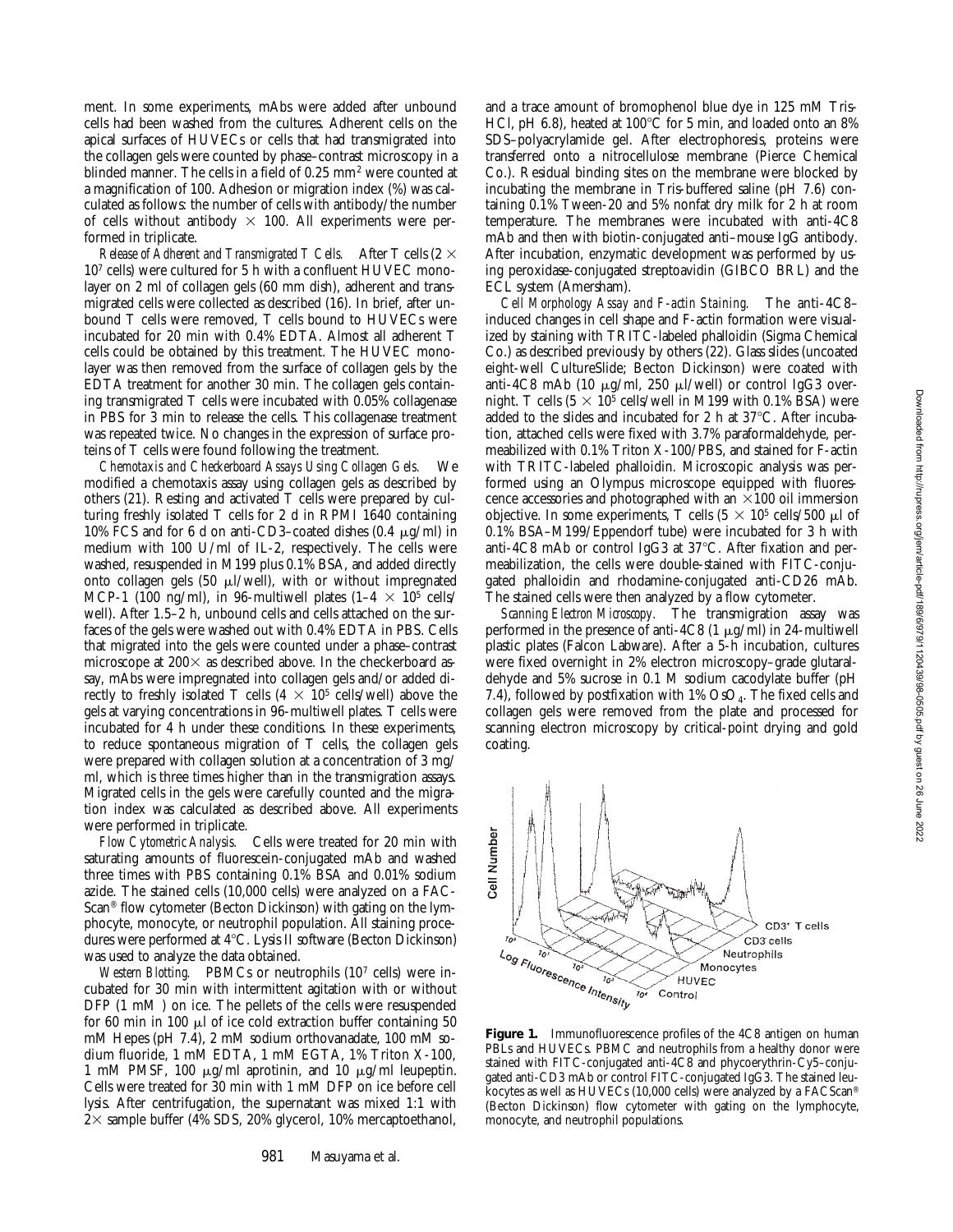

**Figure 2.** Western blot analysis of the 4C8 antigen. SDS–gel electrophoresis of lysates from PBMC and neutrophils  $(5.5 \times 10^6 \text{ cells/lane})$ was performed under reducing conditions. DFP, a serine protease inhibitor, was used to prevent proteolytic activity in the neutrophil lysates. Control Ab was purified mouse IgG3 of the same isotype as anti-4C8. See Materials and Methods for details.

*Statistical Analysis.* All values are represented as means  $\pm$  SD. When comparing two groups, *P* values were calculated by Student's *t* test. *P* values  $\leq 0.05$  were considered to indicate a significant difference.

### **Results**

*Expression of the 4C8 Antigen on Human PBLs and HUVECs and Its Structure.* We first examined immunofluorescence profiles of 4C8 expression on PBLs and HUVECs by a flow cytometer. As shown in Fig. 1, the 4C8 antigen was expressed intensely on  $CD3^+$  T cells and to a lesser extent on  $CD3^-$  cells (largely  $CD16^+$  cells). Staining of the cells gated on the monocyte population was positive and two peaks were seen. In contrast, anti-4C8 did not react with neutrophils or unstimulated HUVECs. The negative expression of neutrophils was unaffected by stimulation with LPS or TNF- $\alpha$  (data not shown). Immunofluorescence microscopy also showed no significant staining of confluent monolayers of HUVECs (not shown). To address the molecular weight of the 4C8 antigen, Western blotting analysis was performed using lysates from PBMCs and neutrophils (Fig. 2). Anti-4C8 reacted with a single band of 80 kD in lysates from PBMCs but not neutrophils. It is possible that the 4C8 antigen was cleaved by numerous proteolytic enzymes released from neutrophils during the procedure of cell lysis. However, anti-4C8 did not react with the lysates in the presence of DFP, a serine protease inhibitor. There were no differences between blots from gels

electrophoresed under reducing and nonreducing conditions (data not shown). In addition, immunoprecipitation failed to detect the 4C8 antigen by a standard method (not shown). This finding is consistent with fluorescence profiles of the 4C8 antigen on these cells and further suggests that the antigen is not present in the intracellular contents of neutrophils.

*Anti-4C8 mAb Inhibits T Cell Transmigration Subsequent to LFA-1–mediated Adhesion to a HUVEC Monolayer.* In our system, 20–30% of total added  $CD3^+$  T cells adhered to unstimulated HUVEC monolayers after 3–5 h of incubation, and 10–20% of the adherent cells transmigrated during this period (16, 17). IFN- $\gamma$  augments the expression of intercellular adhesion molecule-1 (ICAM-1), the ligand for CD11a/CD18 (LFA-1  $\alpha$ / $\beta$ ), on HUVEC. Stimulation of HUVEC with IFN- $\gamma$  increased T cell adhesion and transmigration to 1.5- and 3-fold the base line values, respectively (Fig. 3). We then assessed the changes in adhesion and transmigration in the presence of antibodies. Anti-CD11a mAb (10  $\mu$ g/ml) inhibited T cell adhesion to and transmigration through unstimulated and IFN- $\gamma$ -stimulated HUVEC monolayers by 50–60 and 80%, respectively. This indicates that T cell transmigration is largely dependent upon LFA-1–mediated adhesion to HUVECs. On the other hand, anti-4C8 mAb  $(1 \mu g/ml)$  did not inhibit T cell adhesion but rather induced a small increase in adhesion to IFN- $\gamma$ -stimulated HUVEC monolayers (Fig. 3 A). The small increase was in accord with the number of T cells that were retained on HUVECs by the transmigration-blocking effect of anti-4C8. However, transmigration was strikingly inhibited: 79 and 87% with unstimulated and IFN- $\nu$ –stimulated HUVEC monolayers, respectively (Fig. 3 B). Control IgG3 (the same isotype as anti-4C8) showed neither inhibition of T cell adhesion nor transmigration. To determine even more directly whether anti-4C8 mAb acts subsequently to LFA-1–mediated adhesion, the antibody blocking study was performed following removal of unbound T cells 1 h after coculturing T cells and IFN- $\gamma$ -stimulated HUVEC monolayers. As shown in Fig. 4, both anti-4C8 IgG (1  $\mu$ g/ml) and Fab fragments (10  $\mu$ g/ml), but not anti-



**Figure 3.** Anti-4C8 mAb inhibits T cell migration through, but not adhesion to, HUVEC monolayers. Freshly isolated CD3<sup>+</sup> T cells were incubated with unstimulated and IFN- $\gamma$ -stimulated (500 U/ml, 48 h) HUVEC monolayers cultured on collagen gels in the continuous presence of anti-4C8  $(1 \mu g/ml)$ , anti-CD11a (10  $\mu$ g/ml), or control IgG3 (10  $\mu$ g/ml). The numbers of adherent cells and migrated cells were determined as described in Materials and Methods. Results of T cell adhesion (A) and migration (B) are expressed as the adhesion and

the migration index, respectively, and represent the mean  $\pm$  SD of five independent experiments. The index  $(\%)$  is calculated as follows: the number of adherent or migrated T cells with antibody/the number of adherent or migrated T cells without antibody  $\times$  100. The numbers of the background adhesion and migration with unstimulated HUVEC are  $376 \pm 84$  and  $131 \pm 4$ , respectively.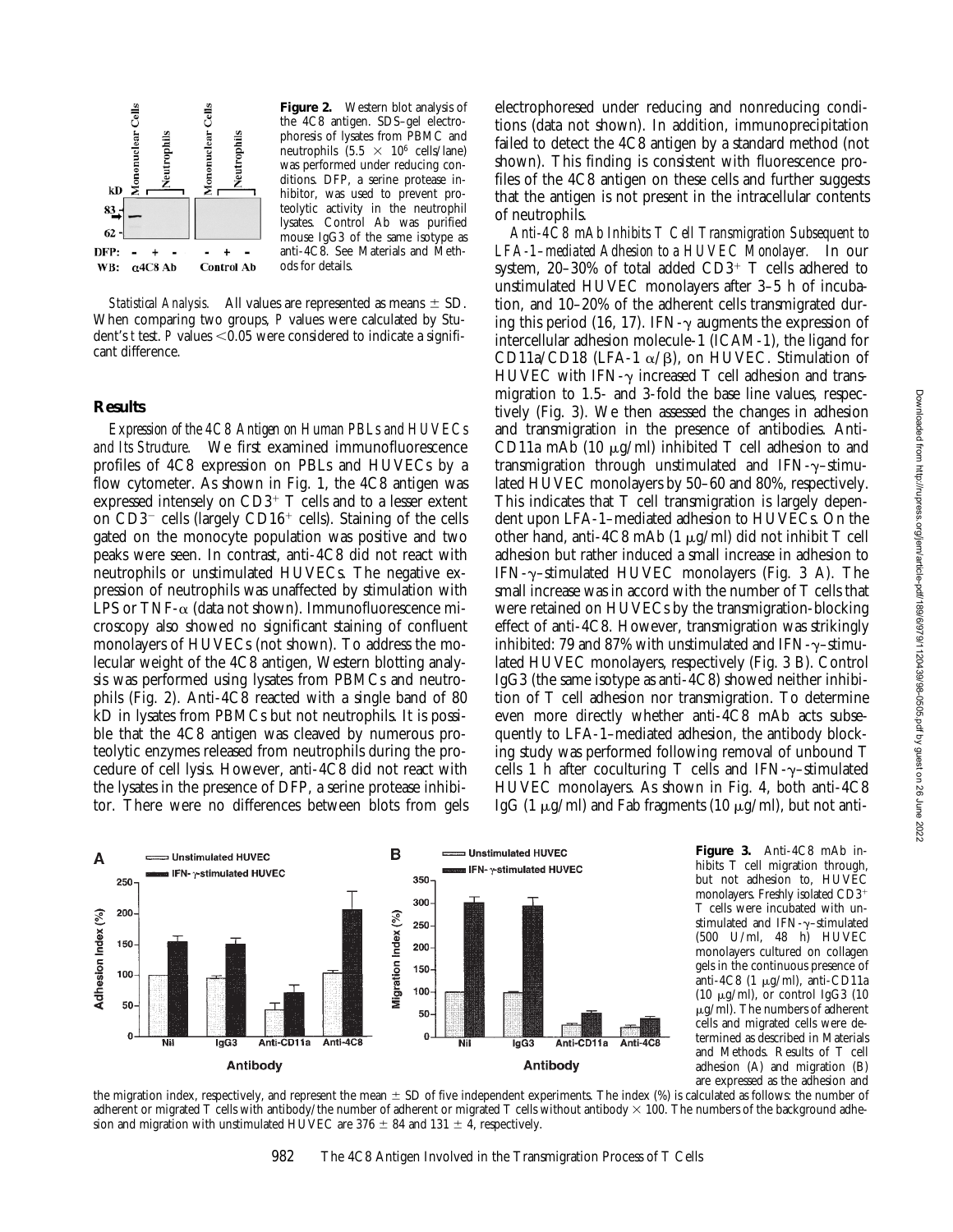

**Figure 4.** Anti-4C8 mAb inhibits postadhesive transmigration of T cells. T cells were incubated for 1 h with IFN- $\gamma$ -stimulated HUVEC monolayers. After nonadherent T cells were washed out, the cultures were further incubated with anti-4C8 IgG (1  $\mu$ g/ml), anti-4C8 Fab fragments (3 and 10  $\mu$ g/ml), anti-CD11a (10  $\mu$ g/ml), or control IgG3 (10  $\mu$ g/ml). Results are expressed as the migration index calculated as described in the Fig. 3 legend and represent the mean  $\pm$  SD of four independent experiments.

CD11a or control IgG3, completely blocked subsequent migration of adherent T cells during a 5-h incubation. The blocking effect was not due to detachment of the adherent cells from the apical surfaces of HUVECs (data not shown). However, it is possible that the blockage is caused by a direct suppressive effect of anti-4C8 on cell motility. To examine this, we next performed chemotaxis assays using a three-dimensional collagen matrix (collagen gels), with or without impregnated MCP-1. Resting and anti-CD3–acti-



**Figure 5.** Anti-4C8 mAb has no effect on spontaneous or chemotactic migration of resting or activated T cells into collagen gels. Resting and activated T cells were prepared by incubation for 2 d without stimuli and for 6 d on anti-CD3–coated dishes with IL-2, respectively. The cells were placed on collagen gels with or without 100 ng/ml of impregnated MCP-1 in 96-multiwell plates and incubated for 1.5–2 h in the presence or absence of 1  $\mu$ g/ml of anti-4C8 in medium. After incubation, T cells that had migrated into the gels were counted. Results are expressed as the migration index (calculated as described in the Fig. 3 legend), and represent the mean  $\pm$  SD of three independent experiments. Gray bar, Nil; black bar,  $+A$ nti-4C8.

vated T cells were added to the gels and incubated for 1.5–2 h in the presence or absence of anti-4C8 at 1  $\mu$ g/ml. Although spontaneous migration of both resting and activated  $\overline{T}$  cells into the gels was enhanced two to three times by MCP-1, anti-4C8 had no effect on spontaneous or MCP-1–induced migration (Fig. 5). Taken together, the data suggest that anti-4C8 mAb inhibits postadhesive transmigration of T cells without affecting adhesion or suppressing cell motility.

*Anti-4C8 mAb Inhibits T Cell Transmigration at the Intercellular Junctions of HUVECs.* It has been reported that monocytes treated with anti-CD31 remained bound to the apical surface of HUVEC monolayers at the intercellular junctions (10). We therefore examined where the blockage of T cell transmigration by anti-4C8 occurs on the apical surface of IFN-y-treated HUVEC monolayers. Although numerous T cells migrated across the monolayer into collagen gels below in the presence of control IgG3, the mi-



Figure 6. Anti-4C8 mAb inhibits T cell transmigration at the intercellular junctions of HUVECs. T cells were incubated on IFN- $\gamma$ -stimulated (500 U/ml, 48 h) HUVEC monolayers cultured on collagen gels in the presence of anti-4C8 (1  $\mu$ g/ml; B and D) or control IgG3 (1  $\mu$ g/ml; A and C). After 4 h, monolayers were washed to remove nonadherent cells and fixed with 1% paraformaldehyde in PBS or further treated with 0.4% EDTA to remove monolayers from the surface of collagen gels. Cells were photographed under a phase–contrast microscope  $(\times 100)$ . In the control Ab sample, although a number of T cells still adhered to the apical surface of the HUVEC monolayer (A), numerous cells that migrated into the collagen gel below could be seen (C). However, in the anti-4C8– treated sample, migration was strongly inhibited (D), whereas the number of adherent cells was increased (B) compared to the control. Most adherent cells appear to be arrested at the EC junctions (B). The black arrows indicate these T cells.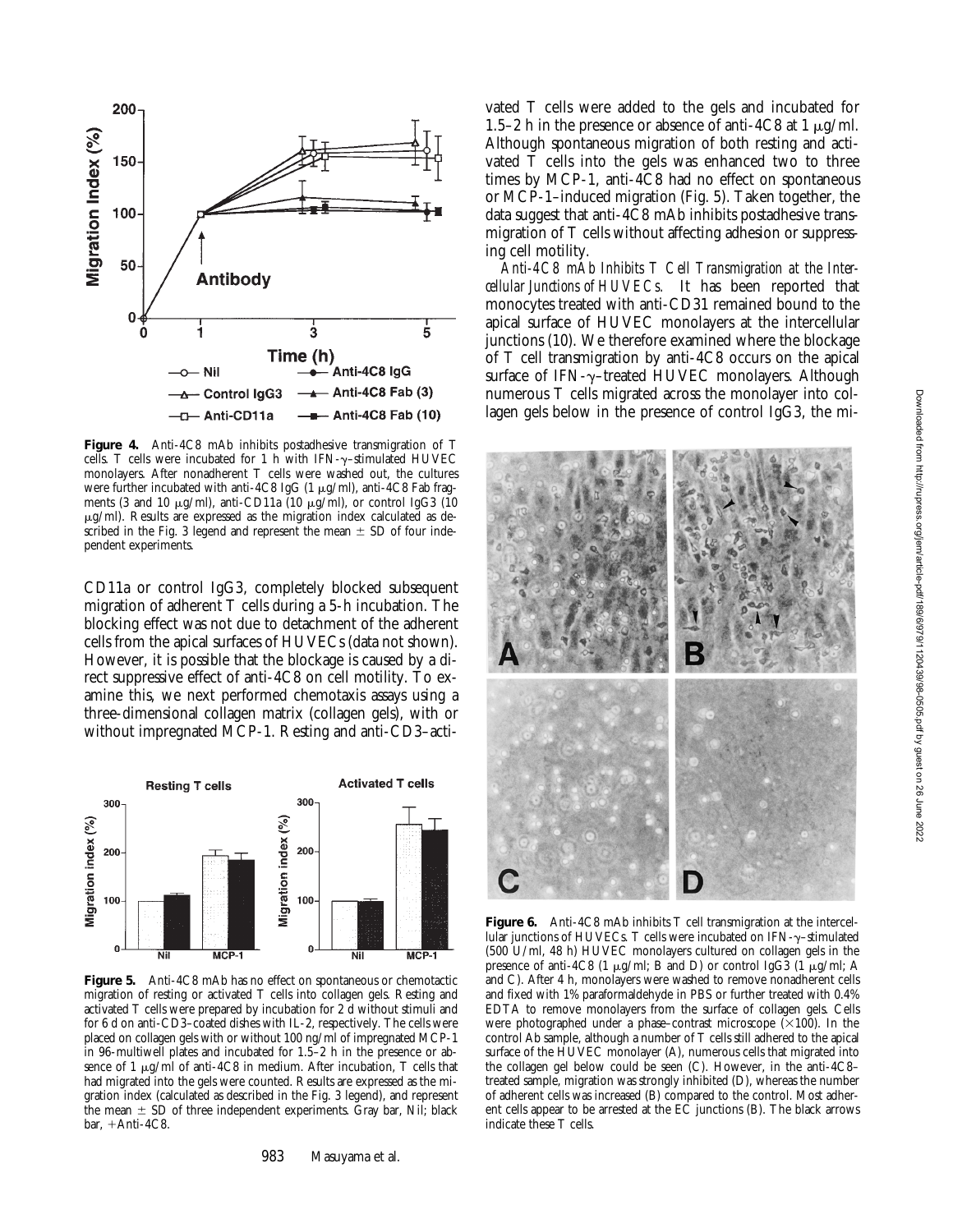

**Figure 7.** Anti-4C8 mAb blocks transmigration of T cells at the junctional level. T cells were incubated for 4 h on an IFN- $\gamma$ -stimulated HUVEC monolayer in the presence of anti-4C8 (1  $\mu$ g/ml). The culture was washed, fixed, and prepared for scanning electron microscopy. Tightly adherent cells extending pseudopods into the junction could be seen. Bar,  $5 \mu m$ .

gration was strongly inhibited in the presence of anti-4C8 at 1  $\mu$ g/ml (Fig. 6). Compared to the controls, T cells that remained on the apical surface of the monolayer increased in number, and most of them appeared to be arrested at the intercellular junctions of HUVECs. Scanning electron microscopy revealed that these T cells were firmly attached and flattened on the EC surface, with pseudopods extending into the junction (Fig. 7).

*Anti-4C8 mAb Impregnated into Collagen Gels Predominantly Stimulates Chemokinetic Migration of CD26hi T Cells.* Activation of cell motility is a critical event in the transmigration process of T cells through the EC junctions. If the

4C8 antigen plays an essential role in the process, stimulation of T cells via the antigen should promote cell motility and migration. To examine this hypothesis, we used collagen gels in which anti-4C8 had been impregnated to substitute for the 4C8 ligand. The impregnated anti-4C8 IgG increased T cell migration in a dose-dependent manner, whereas anti-4C8 Fab fragments, as well as control IgG3 and anti-CD11a, had no such effect (Table I). In the checkerboard analysis, when soluble anti-4C8 was directly added to T cells above plain gels, migration was significantly enhanced only at the high dose of 10  $\mu$ g/ml but not at doses  $\leq 1$   $\mu$ g/ml. When the dose of the antibody was the same above and in the gels, the degree of migration was almost equivalent to that induced by anti-4C8 impregnated in the gels, irrespective of the presence of a gradient. Thus, stimulation via the 4C8 antigen appeared to induce migration with increased random motility resembling chemokinesis but not chemotaxis. In our transmigration assay system using HUVEC monolayers, most T cells that do not adhere to HUVECs express low CD26 (CD26 $\text{^{lo}}$ ), whereas adherent (but not migrating) cells are predominantly  $CD26$ <sup>-</sup> and migrating cells are  $CD26$ <sup>hi</sup> (Fig. 8 A). If the 4C8 antigen is involved in the transmigration, its chemokinetic action should result in migration of CD26hi cells. We therefore examined whether anti-4C8 stimulation actually causes selective migration of CD26hi cells. After T cells were incubated for 5 h on collagen gels, with or without impregnated anti-4C8 (10  $\mu$ g/ml), cells that migrated were isolated and analyzed for CD26 expression. The CD26 profiles of migrated T cells with or without anti-4C8 were different from profiles of the initial T cells (Fig. 8 B). The proportion of  $CD26$ <sup>-</sup> cells increased among cells that had spontaneously migrated without anti-4C8, whereas the proportion of CD26hi cells substantially increased among cells that migrated after stimulation with anti-4C8. The CD26 profile of cells that migrated in response to anti-4C8

| Concentration of antibody<br>in collagen gels $(\mu g/ml)$ | Concentration of antibody above collagen gels $(\mu g/ml)$ |                                |                                               |                    |             |                |                |
|------------------------------------------------------------|------------------------------------------------------------|--------------------------------|-----------------------------------------------|--------------------|-------------|----------------|----------------|
|                                                            | Control IgG3<br>$\boldsymbol{0}$                           | Anti-CD11a<br>$\boldsymbol{0}$ | Anti-4C8<br>Fab fragments<br>$\boldsymbol{0}$ | Anti- $4C8$<br>IgG |             |                |                |
|                                                            |                                                            |                                |                                               | $\theta$           | 0.1         | 1.0            | 10.0           |
|                                                            | %                                                          |                                |                                               |                    |             |                |                |
| $\mathbf{0}$                                               | 100                                                        | 100                            | 100                                           | 100                | $98 \pm 14$ | $106 \pm 14$   | $192 \pm 36^*$ |
| 0.1                                                        | ND                                                         | ND                             | ND                                            | $101 \pm 5$        | $99 \pm 13$ | ND             | ND             |
| 1.0                                                        | $103 \pm 10$                                               | $100 \pm 9$                    | $103 \pm 11$                                  | $140 \pm 16$       | ND          | $161 \pm 35^*$ | ND             |
| 10.0                                                       | $109 \pm 10$                                               | $101 \pm 14$                   | $103 \pm 5$                                   | $300 \pm 73*$      | ND          | ND.            | $288 \pm 70^*$ |

**Table I.** *Checkerboard Analysis of Anti-4C8 mAb*

The checkerboard assays were performed by varying concentrations of antibody both in and above collagen gels. Collagen gels were prepared and impregnated with antibodies as described in Materials and Methods. T cells were suspended in media with or without antibodies and placed on the surface of collagen gels. After a 4-h culture, T cells that had migrated into the gels were counted by phase–contrast microscopy. All experiments were performed in triplicate. Results are expressed as percent of migration under control media and represent the mean  $\pm$  SD of three independent experiments.

 $*P < 0.02$ , compared with control, paired Student's *t* test.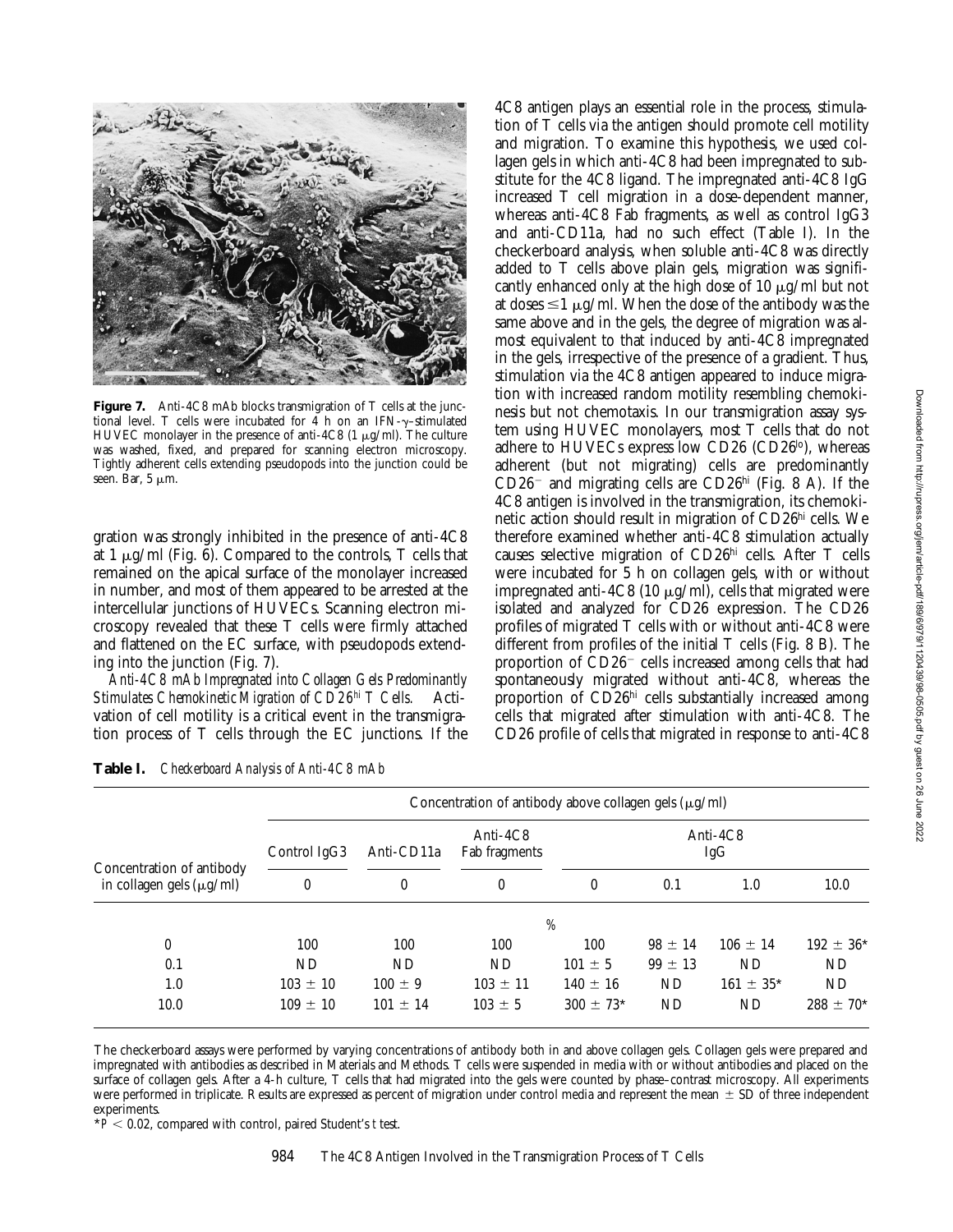

**Figure 8.** The profile of CD26 expression on T cells that migrated through HUVEC monolayers (A) and into collagen gels with impregnated anti-4C8 mAb (B). (A) After T cells were incubated for 5 h with resting HUVEC monolayers, unbound, adherent (but not migrating), and migrated T cells were isolated as described in Materials and Methods. (B) T cells were incubated for 5 h on collagen gels with impregnated anti-4C8 (10  $\mu$ g/ml) or control IgG3 (10  $\mu$ g/ml). After unbound cells and cells adhering to the apical surface of collagen gels were removed with EDTA treatment, migrated cells were released from the gels by treatment with collagenase. The isolated cells were stained with fluorescein-conjugated anti-CD26 and anti-CD3 mAbs. The CD26 expression of the cells was analyzed by flow cytometry with gating on  $CD3^+$  cells.

stimulation was similar to the profile of cells that migrated through HUVEC monolayers.

*Anti-4C8 Stimulation Induces Formation of Pseudopods Rich in F-actin and Increases F-actin Content in CD26hi T Cells.* Polarization of F-actin content and changes in cell shape are essential events in cell movement (23–25). Therefore, these changes should occur selectively in CD26hi cells with cell movement induced by anti-4C8. When T cells were incubated for 1 h on the substrate with immobilized anti-4C8, the majority of T cells attached by the mAb displayed cell flattening and irregularities in cell shape. With fluorescence microscopy using TRITC-conjugated phalloidin staining,  $\sim$ 15% of the cells revealed extreme cell polarization with lamellipodia or filopodia rich in F-actin, whereas with immobilized control IgG3, almost all T cells maintained spherical morphologies (Fig. 9). We determined whether the anti-4C8–induced increase in F-actin content is characteristic of CD26hi T cells. After stimulation for 3 h with antibodies in solution, T cells were fixed and double-stained with FITC-conjugated phalloidin and rhodamine-conju-



**Figure 9.** Morphologic changes of T cells and redistribution of F-actin induced by immobilized anti-4C8 mAb. T cells were incubated for 2 h on glass slides precoated with anti-4C8 (10  $\mu$ g/ml) or control IgG3 (10 mg/ml). After staining with TRITC-conjugated phalloidin, microscopic observation was performed  $(\times1,000)$ . Extreme cell polarization and large pseudopods rich in F-actin were noted with immobilized anti-4C8 (B) but not IgG3 (A).

gated anti-CD26 mAb. Flow cytometry revealed that a definite increase in F-actin content was induced in CD26hi cells, and to a lesser extent in CD26<sup>lo</sup> cells, by 10  $\mu$ g/ml of anti-4C8 but not by control IgG3 at the same dose (Fig. 10). The small increase of F-actin in CD26<sup>lo</sup> cells was consistent with the observation that anti-4C8 stimulation also induced minimal migration of CD26<sup>lo</sup> cells as described above. However,  $1 \mu g/ml$  of anti-4C8, which strongly blocked transmigration, had no such effect on CD26hi cells. These data suggest that signaling via the 4C8 antigen induces an increase in F-actin content and morphologic polarization most strongly in CD26<sup>hi</sup> T cells, resulting in activated motility and migration of the subset.

*G proteins Are Involved in Postadhesive T Cell Transmigration and Migration Induced by Anti-4C8 Impregnated in Collagen Gels.* In general, chemoattractant receptor signaling is G protein linked and can be inhibited by PT (26, 27). G proteins may mediate the signal via the 4C8 antigen, as anti-4C8 stimulation induced chemokinetic migration into collagen gels. Finally, we determined that PT-sensitive G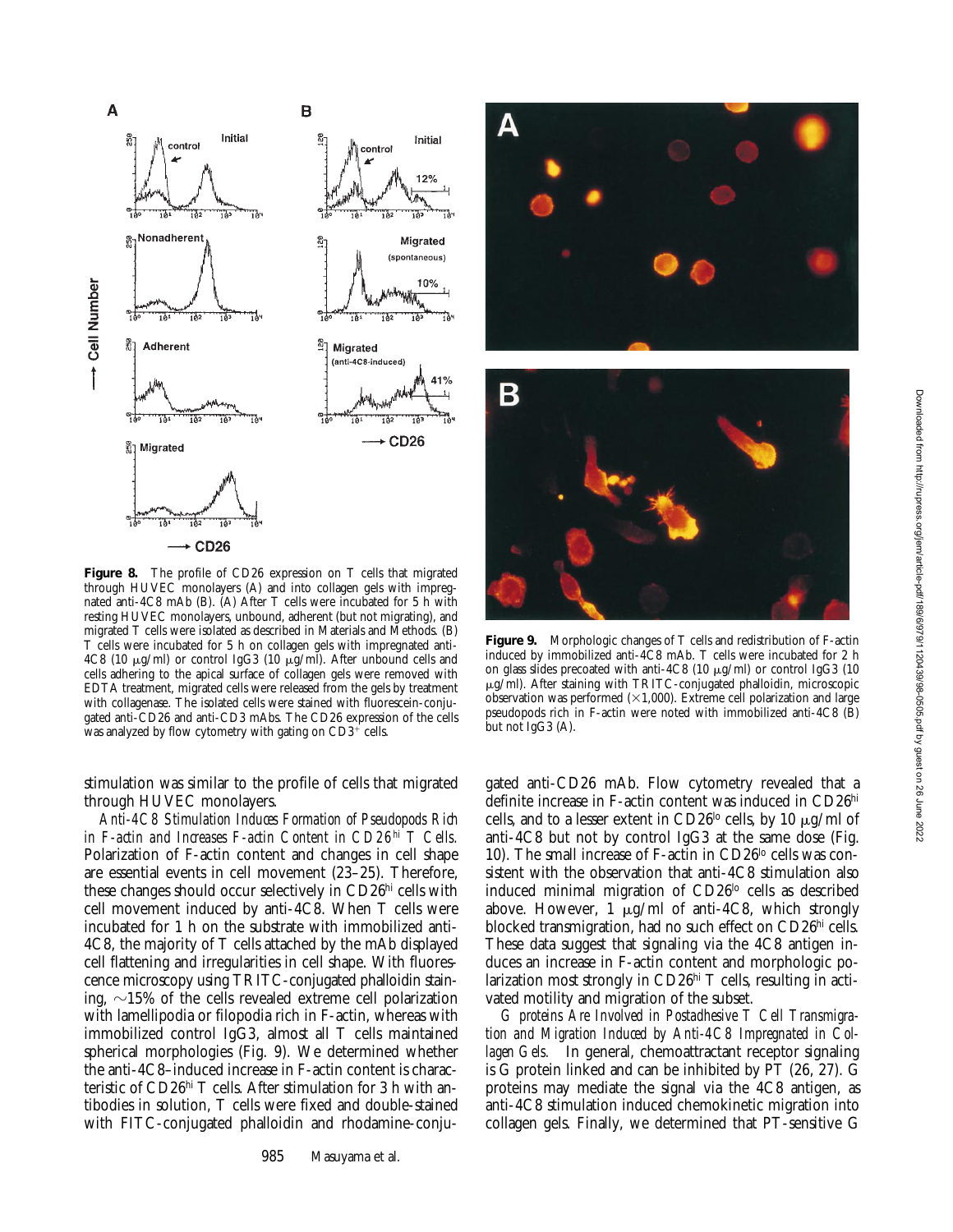

Figure 10. Soluble anti-4C8 mAb augments F-actin content in CD26hi T cells. T cells were incubated for 3 h with anti-4C8 or control IgG3. The cells were fixed, permeabilized, and stained with FITC-conjugated phalloidin and rhodamine-conjugated anti-CD26 mAb. The stained cells were analyzed by a flow cytometer. Increased F-actin content was observed in CD26hi T cells at 10  $\mu$ g/ml, but not 1  $\mu$ g/ml, of anti-4C8. The staining shown is representative of three independent experiments.

proteins are involved in T cell migration, as well as adhesion and transmigration with IFN- $\gamma$ -stimulated HUVEC monolayers. The anti-4C8–induced migration and the transendothelial migration were strongly inhibited by PT pretreatment of T cells (Fig. 11). In contrast, spontaneous T cell migration and adhesion to the monolayers were insensitive to PT. The inhibitory effect of PT suggests that both anti-4C8–induced chemokinetic migration and transendothelial migration are mediated by signaling pathways that include G proteins.

## **Discussion**

A

Adhesion/Migration Index (%)

In our culture system, a restricted subset,  $\sim 6\%$ , of the added T cells migrate through resting HUVEC monolay-



**Figure 11.** Inhibitory effect of PT on T cell transmigration through HUVEC monolayers and migration into collagen gels impregnated with anti-4C8 mAb. T cells were pretreated for 1 h with PT (100 ng/ml), washed three times, and cultured for 2 h with IFN- $\gamma$ -stimulated HUVEC monolayers (A) or for 3 h on collagen gels with or without impregnated anti-4C8 (10  $\mu$ g/ml; B). Adhesion and migration are expressed as the adhesion and the migration index, respectively. The data are presented as the mean

 $\pm$  SD of three independent experiments.



ers. However, the migrating subset mainly consists of CD26hi cells, despite adhesion of both CD26<sup>-</sup> and CD26hi cells to the HUVECs (16; Fig. 8 A). This strongly suggests that there are molecules (distinct from those mediating adhesion) that selectively stimulate the motility of CD26hi cells, causing them to move toward the subendothelial space. The present data indicate that the antigen recognized by anti-4C8 mAb is one of the molecules, due to the following lines of evidence: first, anti-4C8 blocked postadhesive transmigration of T cells without interfering with adhesion and cell motility; second, anti-4C8 impregnated in collagen gels induced chemokinetic migration of T cells, predominantly CD26hi cells; and third, anti-4C8 stimulation induced formation of large pseudopods rich in F-actin and increased F-actin content selectively in CD26hi cells. These results suggest that the cellular interaction via the 4C8 antigen between T cells and HUVECs predominantly stimulates cell motility and transmigration of CD26hi cells.

Previous studies by others have suggested the possibility that adhesion molecules, such as integrins or ICAMs, participate in transendothelial migration of adherent lymphocytes (28–31). For example, ICAM-2 peptide or crosslinking of LFA-1 (CD11a/CD18) receptors induces migration of NK cells and actin polymerization (28). In the present study, we have shown that anti-CD11a mAb blocked T cell transmigration. However, this blockage is due to the inhibitory effect of anti-CD11a on T cell adhesion, because the mAb did not inhibit subsequent transmigration of T cells after tight adhesion to HUVEC monolayers (Fig. 4). Based on this finding, although stimulation of LFA-1 may be capable of triggering cell locomotion, the molecule seems unlikely to directly mediate T cell transmigration in our system. This conclusion is in line with a recent report showing that activated T cells can not migrate through ICAM-1–transfected monolayers in the absence of a chemotactic gradient (8). The authors speculated that the diffuse distribution of ICAM-1 on the apical cell surface may not support directed locomotion of  $\overline{T}$  cells across the monolayers. In this regard, the concentrated distribution of CD31 at the EC junctions may be an appropriate stimulus for transmigration of leukocytes, as it has been reported that pretreatment of the EC junctions with anti-CD31 blocks transmigration of monocytes (10). A hypothesis is now proposed that homophilic interactions of leukocyte and EC CD31 mediate transmigration of adherent leuko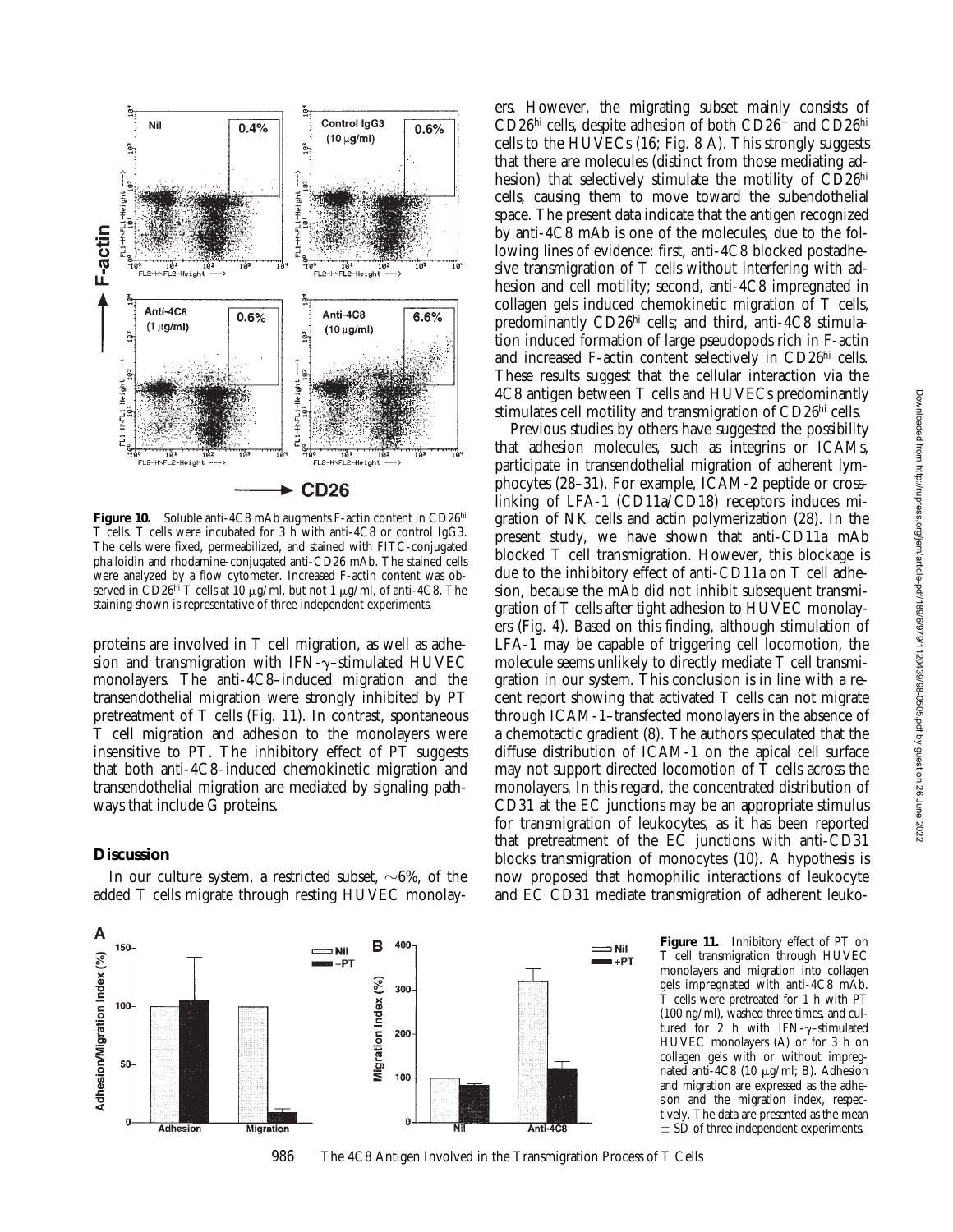cytes, including T cells, monocytes, neutrophils, and NK cells  $(3, 8-13)$ . However, it should be noted that CD31<sup>+</sup> T cells display a naive phenotype characterized by  $CD45RA^+$ expression, whereas a majority of T cells that migrate through HUVEC monolayers express a memory type phenotype characterized by  $CD45RO<sup>+</sup>$  expression (15–18). Indeed,  $CD31$ <sup>-</sup> $CD45RO+$  cells have been shown to be the predominant transmigrated cells (15, 18, and our unpublished data). Thus, CD31 appears not to be required for transmigration of memory T cells across HUVEC monolayers.

Soluble anti-4C8 inhibited T cell transmigration up to 90% at a dose as low as  $1 \mu g/ml$ . In contrast, it also promoted cell migration into collagen gels when impregnated in the gels at doses from 1 to 10  $\mu$ g/ml or when used in solution at 10 μg/ml (Table I). Since Fab fragments of anti-4C8 did not stimulate migration into collagen gels, it seems likely that anti-4C8, at the high dose of 10  $\mu$ g/ml, crosslinks the 4C8 antigen existing on T cells at high density and generates a signal to increase F-actin content, consequently activating cell movement. Thus, the blockage of transmigration might be due to random movement stimulated by anti-4C8, which is sufficient to overcome the force to transmigrate generated on HUVEC monolayers. However, soluble anti-4C8 at 1  $\mu$ g/ml affected neither F-actin content in T cells nor the spontaneous and chemotactic motility of resting and activated T cells. Rather, these findings suggest that anti-4C8 at the low dose blocked the cellular interaction through the 4C8 antigen (which mediates T cell transmigration) between T cells and HUVEC monolayers without cross-linking of the antigen. Complete inhibition of postadhesive transmigration by Fab fragments strongly supports this notion. Microscopic observations imply that the interaction occurs at the EC junction and that the 4C8 ligand might be concentrated in the junctions like endothelial CD31. More studies are needed to elucidate the existence and the nature of the ligand.

 $CD26<sup>hi</sup>$  T cells actively transmigrate, but  $CD26<sup>-</sup>$  T cells remain adherent to HUVEC. This finding strongly suggests that additional cytoskeletal changes should occur to support active cell movement of adherent CD26hi cells, but not  $CD26$ <sup>-</sup> cells, directed toward the subendothelial space. To migrate, cells must acquire the redistribution of actin-based cytoskeleton from symmetry around the cell rim to concentration in a particular region, followed by morphological polarization characterized by extension of lamellipodia and filopodia (23, 24, and 32). Interestingly, anti-4C8 caused these changes in resting T cells under culture conditions in which the mAb can stimulate T cells. Solid-phase– immobilized anti-4C8 induced changes in cell shape, including extreme morphological polarization and formation of lamellipodia or filopodia rich in F-actin (Fig. 9). When impregnated in collagen gels, anti-4C8 promotes migration of T cells into the gels. The checkerboard analysis suggests that although a gradient is established with the mAb, the migration appears to depend upon the concentration of the antibody itself but not the gradient. Moreover, these effects were observed preferentially in CD26<sup>hi</sup> cells (Figs. 8 and 10). The 4C8 antigen thus appears to transduce a signal

preferentially in CD26hi cells for cell polarization, with protrusion of the membrane that is tightly coupled to polymerization of F-actin. A similar cellular polarization induced by mAbs other than anti-4C8 has been reported with use of T lymphoblasts (33–36). Those reports showed that, similar to chemokines, engagement of ICAM-3 or CD43 with specific mAbs activates the integrin-mediated adhesion and causes the development of a cytoplasmic projection at the tailing edge, termed the uropod, and also induces the redistribution of ICAM-1, -3, CD43, and CD44 to the uropod. These morphological and functional changes may contribute to lymphocyte locomotion and recruitment. However, the 4C8 antigen is definitely distinct from ICAM-3 and CD43 in structural characteristics and tissue distribution. Whether the cellular events caused by anti-4C8 are similar to those caused by anti-ICAM-3 and anti-CD43 mAbs remains to be studied.

It is unclear why CD26hi T cells are preferentially stimulated by anti-4C8, despite the intense expression of the  $4C8$  antigen on all  $CD3^+$  T cells.  $CD26$  is a widely distributed cell surface glycoprotein of 110 kD with multiple functions (37, 38). On human T cells, its expression is preferentially restricted to the  $CD4^+$  memory subset and strongly upregulated following cell activation. Recent studies indicate that CD26 has dipeptidyl–peptidase IV activity, is not only a functional receptor for collagen but also a receptor for adenosine deaminase, and acts as a costimulatory molecule for T cell activation. More recently, the chemokine RANTES (regulated on activation, normal T cell expressed and secreted) has been shown to be a natural substrate for CD26 (39, 40). These findings suggest that CD26 plays an important role in immune system events such as T cell activation and migration. However, two different anti-CD26 mAbs failed to inhibit T cell transmigration (our unpublished data), suggesting that CD26 is not directly involved in the transmigration process. The avidity of LFA-1 for ICAM-1 is enhanced by a conformational change in the integrin upon activation (41). Similarly, the activation state of T cells as related to CD26 expression might regulate the affinity of the 4C8 antigen.

We have shown that PT pretreatment of T cells inhibited both anti-4C8–induced chemokinetic migration and postadhesive transmigration. Thus, both of these types of cell motility are mediated via PT-sensitive, G protein–coupled pathways. This is consistent with the idea that the 4C8 antigen is involved in the process of transmigration after adhesion of T cells. The result also raises the question of whether the 4C8 antigen belongs to the chemokine receptor family, because chemoattractant signaling is generally mediated by G proteins and inhibited by PT (26, 27). CC chemokines have been shown to attract a subset of CD26hi  $CD45RO+T$  cells (42–44). More recently, it has been reported that transendothelial migration can be triggered by an agonistic mAb against the CC chemokine receptor 2 (CCR2) via a PT-sensitive signaling pathway (45). Therefore, the 4C8 antigen might be a receptor for these chemokines. However, the 4C8 appears to be different from chemokine receptors identified to date in the follow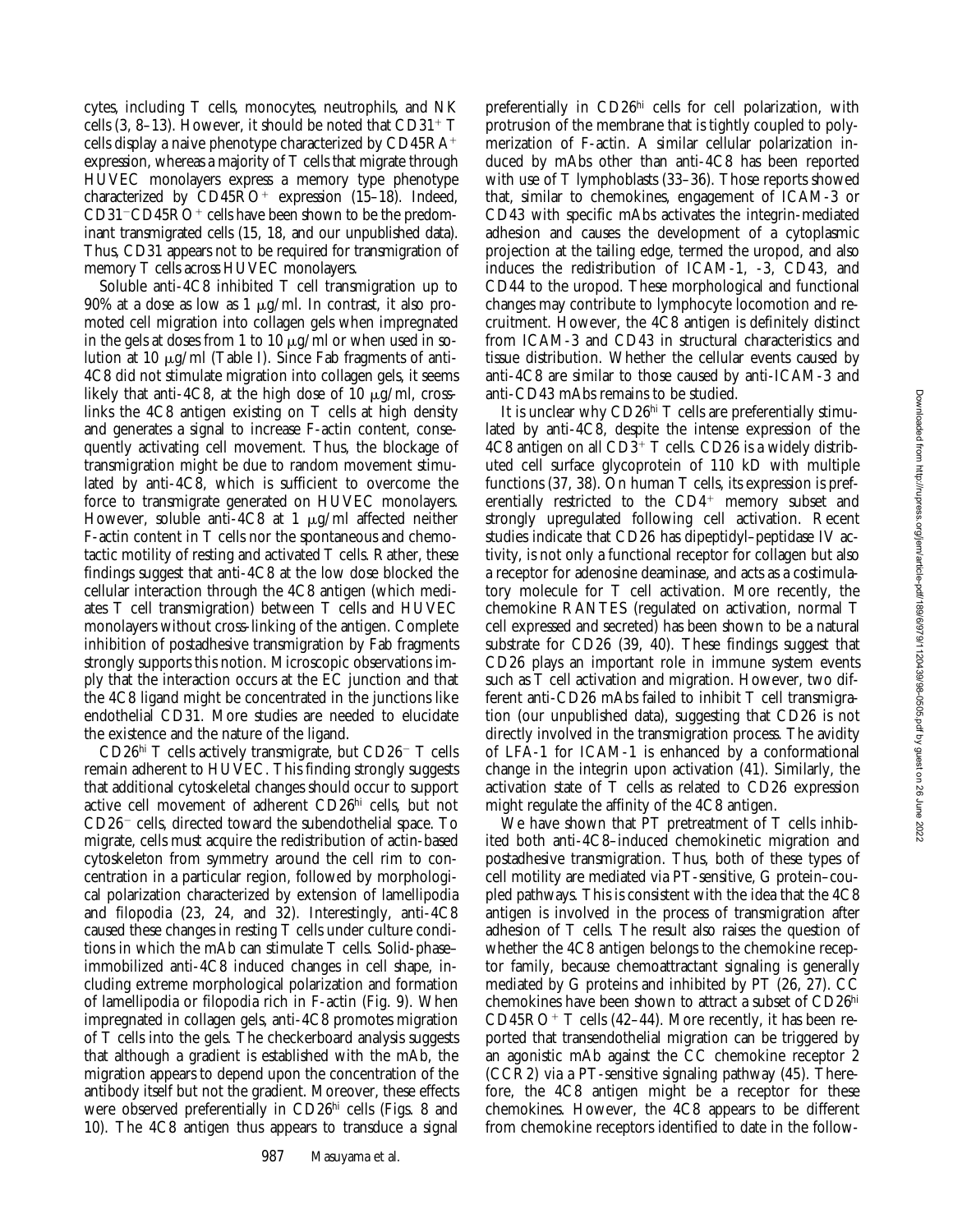ing ways: the molecular mass of the 4C8 antigen is 80 kD, whereas the molecular mass of a chemokine receptor was estimated to be  $\sim$ 35 kD (45, 46); in contrast to the 4C8 antigen, chemokine receptor levels on T cells are generally much lower than those on neutrophils and eosinophils (43, 47); and the CCR2 expression is low on the CD26 $^{\text{hi}}$  T cells and undetectable on other T cells. Moreover, a novel membrane-bound chemokine with a  $CX<sub>3</sub>C$  motif that was recently identified has potent adhesive and chemoattractant activity for unstimulated lymphocytes, particularly  $CD16<sup>+</sup>$ NK cells (48, 49). The chemokine is induced on activated endothelial cells and thus presumed to regulate leukocyte trafficking. However, its receptor is expressed on only a

small population (up to  $14\%$ ) of CD3<sup>+</sup> T cells (49). Thus, although chemokine receptors and the 4C8 antigen show functional similarities, they appear to be different molecules based on the differences described above. To our knowledge, the 4C8 antigen is a previously unknown molecule. Gene cloning and identification will define the structural nature of this molecule in the near future.

Finally, we propose herein a hypothesis that the interaction via the 4C8 antigen between a T cell and a HUVEC transduces a signal to stimulate crawling locomotion of CD26hi cells with profound changes in cell morphology and cytoskeletal assembly, resulting in preferential migration of this T cell subset.

We thank Dr. M. Miyasaka (Osaka University, Osaka, Japan) for helpful comments on the manuscript, Dr. Y. Terano and Mr. A. Shimada (Gifu Research Laboratory, Immunology Division, JBC Inc., Gifu, Japan) for preparing Fab fragments of anti-4C8 mAb, and Ms. Mamiko Semba for her technical assistance.

This work was supported by grants from the Japanese Ministry of Education and Ministry of Welfare.

Address correspondence to J. Masuyama, Division of Rheumatology and Clinical Immunology, Jichi Medical School, Yakushiji, Minamikawachi-machi 329-04, Japan. Phone: 81-285-44-2111, Ext. 3463; Fax: 81- 285-44-2779; E-mail: jmas@ms.jichi.ac.jp

*Received for publication 27 March 1998 and in revised form 7 January 1999.*

#### **References**

- 1. Springer, T.A. 1994. Traffic signals for lymphocyte recirculation and leukocyte emigration: the multistep paradigm. *Cell.* 76:301–314.
- 2. Butcher, E.C., and L.J. Picker. 1996. Lymphocyte homing and homeostasis. *Science.* 272:60–66.
- 3. Bianchi, E., J.R. Bender, F. Blasi, and R. Pardi. 1997. Through and beyond the wall: late steps in leukocyte transendothelial migration. *Immunol. Today.* 18:586–591.
- 4. Muller, W.A. 1995. The role of PECAM-1 (CD31) in leukocyte emigration: studies in vitro and in vivo. *J. Leukoc. Biol.* 57:523–528.
- 5. Allport, J.R., H. Ding, T. Collins, M.E. Gerristen, and F.W. Luscinskas. 1997. Endothelial-dependent mechanisms regulate leukocyte transmigration: a process involving the proteasome and disruption of the vascular endothelial-cadherin complex at endothelial cell-to-cell junctions. *J. Exp. Med.* 186:517–527.
- 6. Del Maschio, A., A. Zanetti, M. Corada, Y. Rival, L. Ruco, M.G. Lampugnani, and E. Dejana. 1996. Polymorphonuclear leukocyte adhesion triggers the disorganization of endothelial cell-to-cell adherens junctions*. J. Cell Biol.* 135:497–510.
- 7. Muller, W.A., C.M. Ratti, S.L. McDonnell, and Z.A. Cohn. 1989. A human endothelial cell–restricted, externally disposed plasmalemmal protein enriched in intercellular junctions. *J. Exp. Med.* 170:399–414.
- 8. Zocchi, M.R., E. Ferrero, B.E. Leone, P. Rovere, E. Bianchi, E. Toninelli, and R. Pardi. 1996. CD31/PECAM-1-driven chemokine-independent transmigration of human T lymphocytes. *Eur. J. Immunol.* 26:759–767.
- 9. Muller, W.A., and S.A. Weigl. 1992. Monocyte-selective transendothelial migration: dissection of the binding and transmigration phases by an in vitro assay. *J. Exp. Med.* 176: 819–828.
- 10. Muller, W.A., S.A. Weigl, X. Deng, and D.M. Phillips.

1993. PECAM-1 is required for transendothelial migration of leukocytes. *J. Exp. Med.* 178:449–460.

- 11. Berman, M.E., Y. Xie, and W.A. Muller. 1996. Roles of platelet/endothelial cell adhesion molecule-1 (PECAM-1, CD31) in natural killer cell transendothelial migration and  $\beta$ 2 integrin activation. *J. Immunol.* 156:1515–1524.
- 12. Liao, F., J. Ali, T. Greene, and W.A. Muller. 1997. Soluble domain 1 of platelet–endothelial cell adhesion molecule (PE-CAM) is sufficient to block transendothelial migration in vitro and in vivo. *J. Exp. Med.* 185:1349–1357.
- 13. Vaporciyan, A.A., H.M. DeLisser, H.-C. Yan, I.I. Mendiguren, S.R. Thom, M.L. Jones, P.A. Ward, and S.M. Albelda. 1993. Involvement of platelet-endothelial cell adhesion molecule-1 in neutrophil recruitment in vivo. *Science.* 262:1580–1582.
- 14. Wakelin, M.W., M.-J. Sanz, A. Dewar, S.M. Albelda, S.W. Larkin, N. Boughton-Smith, T.J. Williams, and S. Nourshargh. 1996. An anti-platelet–endothelial cell adhesion molecule-1 antibody inhibits leukocyte extravasation from mesenteric microvessels in vivo by blocking the passage through the basement membrane. *J. Exp. Med.* 184:229–239.
- 15. Bird, I.N., J.H. Spragg, A. Ager, and N. Matthews. 1993. Studies of lymphocyte transendothelial migration: analysis of migrated cell phenotypes with regard to CD31 (PECAM-1), CD45RA and CD45RO. *Immunology.* 80:553–560.
- 16. Masuyama, J., J.S. Berman, W.W. Cruikshank, C. Morimoto, and D.M. Center. 1992. Evidence for recent as well as long term activation of T cells migrating through endothelial cell monolayers in vitro. *J. Immunol.* 148:1367–1374.
- 17. Berman, J.S., K. Mahorney, J.J. Saukkonen, and J. Masuyama. 1995. Migration of distinct subsets of  $CD8 + blood$ T cells through endothelial cell monolayers in vitro. *J. Leukoc. Biol.* 58:317–324.
- 18. Brezinschek, R.I., P.E. Lipsky, P. Galea, R. Vita, and N.